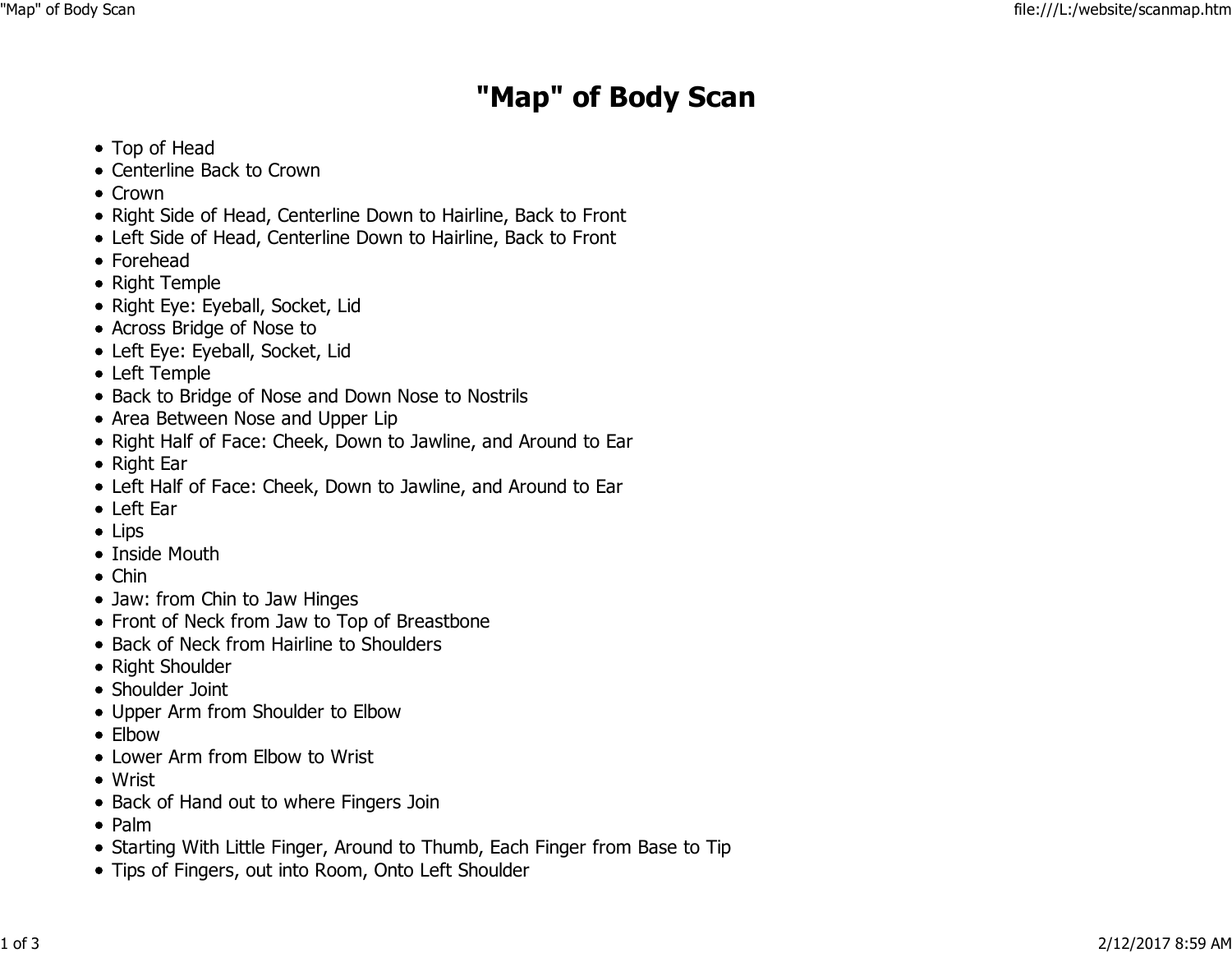- Left Shoulder
- Shoulder Joint
- Upper Arm from Shoulder to Elbow
- Elbow
- Lower Arm from Elbow to Wrist
- Wrist
- Back of Hand out to where Fingers Join
- Palm
- Starting With Little Finger, Around to Thumb, Each Finger from Base to Tip
- Tips of Fingers, out into Room, Onto Right Shoulder
- Right Half of Chest from Shoulder Down to Bottom of Ribcage, Breastbone Around to Side
- Left Shoulder
- Left Half of Chest from Shoulder Down to Bottom of Ribcage, Breastbone Around to Side
- Right Shoulder
- Right Half of Back from Shoulder Down to Bottom of Ribcage, Spine Around to Side
- Left Shoulder
- Left Half of Back from Shoulder Down to Bottom of Ribcage, Spine Around to Side
- Lower Back from Bottom of Ribcage to Tailbone On Both Sides
- Slide from Lower Back around Sides to Belly and Up to Solar Plexus
- Solar Plexus across Belly to Groin
- Right Buttock
- Left Buttock
- Right Hip
- Down Right Thigh to Knee
- Knee
- Down Lower Leg from Knee to Ankle
- Ankle
- Top of Foot from Ankle to where Toes Join
- Sides of Foot
- Around Achilles Tendon
- Heel
- Sole out to where Toes Join
- Starting With Big Toe, Around to Little Toe, Each Toe from Base to Tip
- Tips of Toes, out into Room, to Left Hip
- Left Hip
- Down Left Thigh to Knee
- Knee